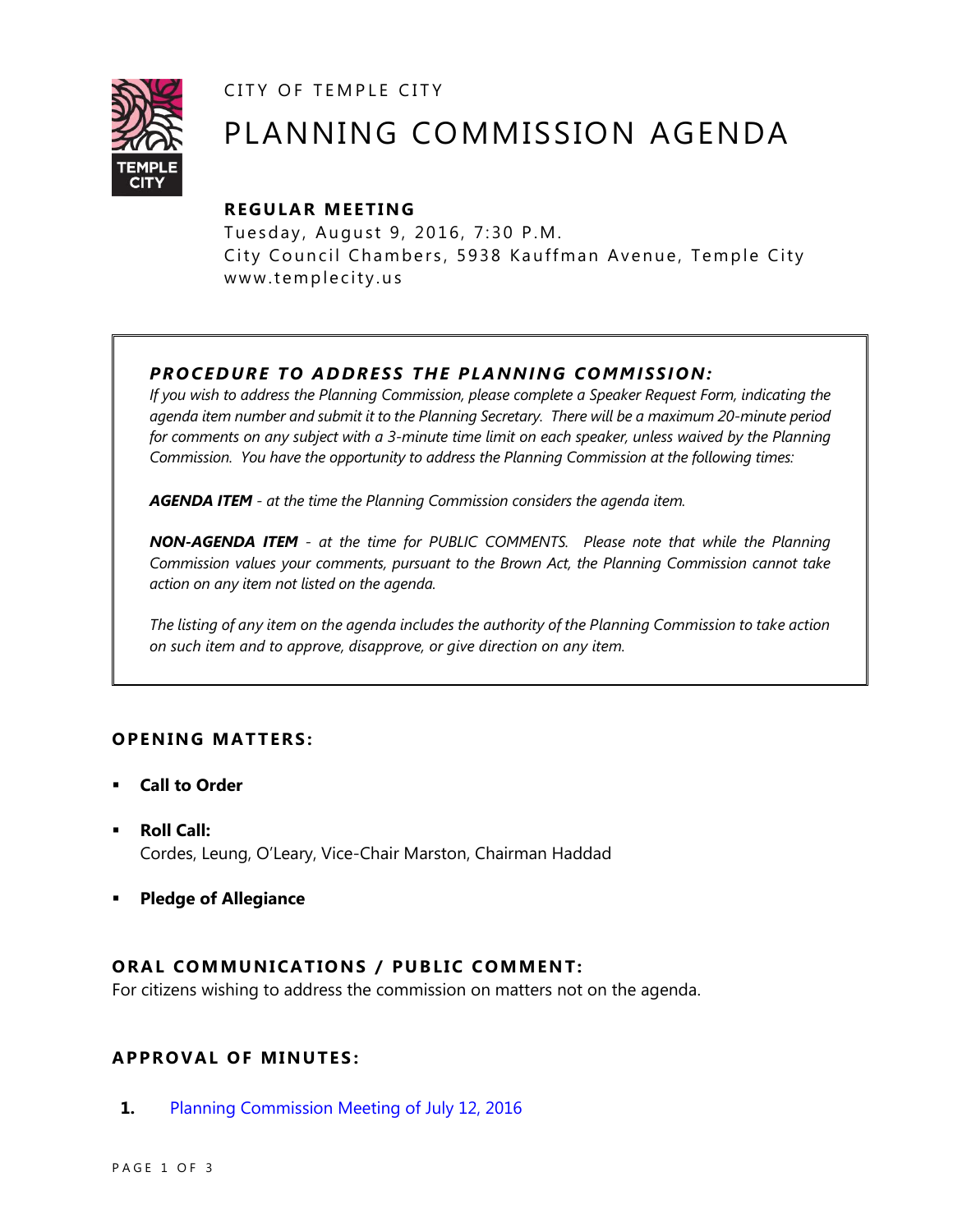### **PUBLIC HEARING ITEMS:**

**2. File: PL 15-316.** A conditional use permit to establish a 7,891 square foot karaoke television (KTV) business located in the Camellia Square shopping center.

| <b>Address:</b>  | 9055 Las Tunas Drive, Unit 125                                                     |
|------------------|------------------------------------------------------------------------------------|
| Recommendation:  | That the Planning Commission continue the Public Hearing to September<br>27, 2016. |
| Project Planner: | Adam Gulick, Associate Planner<br>agulick@templecity.us                            |

**3. File: PL 16-230.** A conditional use permit for the establishment of a dance studio in the C-2 [\(General Commercial\) Zone. The business proposes to occupy a floor area of approximately](http://ca-templecity.civicplus.com/DocumentCenter/View/6362)  [1,500 square feet and operate from 9:00 a.m. to 9:30](http://ca-templecity.civicplus.com/DocumentCenter/View/6362) p.m., seven days a week.

| <b>Address:</b>  | <b>5206 Rosemead Boulevard</b>                                                                                                                                               |
|------------------|------------------------------------------------------------------------------------------------------------------------------------------------------------------------------|
| Recommendation:  | That the Planning Commission adopt the resolution finding that the<br>project is exempt from CEQA and approve the project subject to the<br>proposed conditions of approval. |
| Project Planner: | Hesty Liu, Associate Planner<br>hliu@templecity.us                                                                                                                           |

### DISCUSSION ITEM(S):

**4. None**

### **FUTURE AGENDA ITEMS AND REPORTS:**

**5. Planning Manager's Report**

Update on current projects and future agenda items.

**6. Comments from Commissioners**